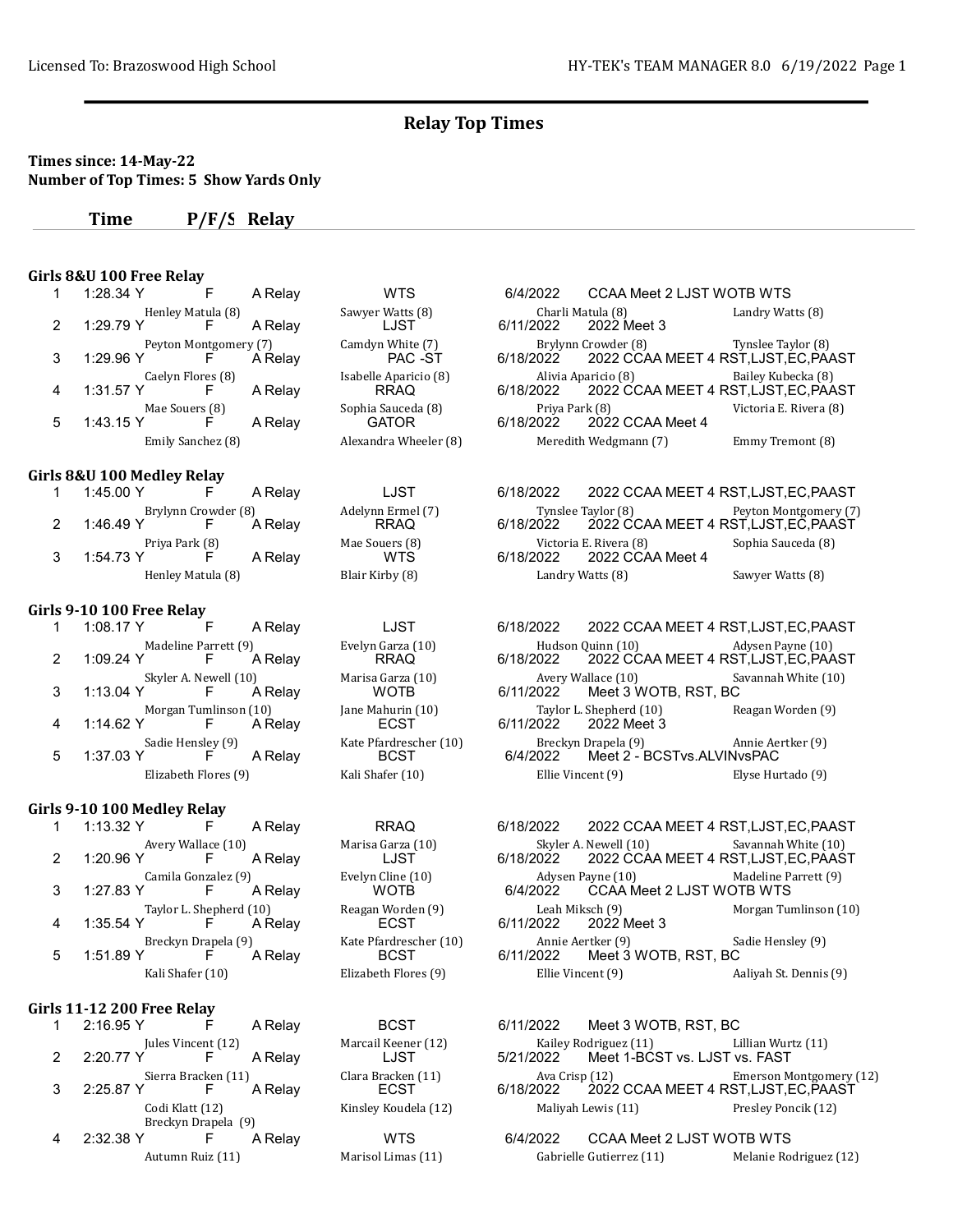RRAQ 6/11/2022 Meet 3 WOTB, RST, BC

# Times since: 14-May-22 Number of Top Times: 5 Show Yards Only

# Time P/F/S Relay

| -5 | 2:32.76 Y | F                  | A Relay |
|----|-----------|--------------------|---------|
|    |           | Maddie Stuart (11) |         |

#### Girls 11-12 200 Medley Relay

| 1      | 2:31.66 Y | F                   | A Relay | LJST                 | 6/4/2022  | CCAA Meet 2 LJST WOT    |                |
|--------|-----------|---------------------|---------|----------------------|-----------|-------------------------|----------------|
|        |           | Clara Bracken (11)  |         | Sierra Bracken (11)  |           | Emerson Montgomery (12) | A              |
| $^{2}$ | 2:44.59 Y | F.                  | A Relay | <b>BCST</b>          | 6/4/2022  | Meet 2 - BCSTvs.ALVINv  |                |
|        |           | Marcail Keener (12) |         | Bailey Bower (12)    |           | Lillian Wurtz (11)      | Ju             |
| 3      | 2:47.88 Y | F.                  | A Relav | <b>RRAQ</b>          | 6/4/2022  | 2022 CCAA Meet 2 RST    |                |
|        |           | Sophie Malone (11)  |         | Kyleigh Hodges (12)  |           | Maddie Stuart (11)      | A              |
| 4      | 2:53.56 Y | F.                  | A Relav | <b>ECST</b>          | 6/11/2022 | 2022 Meet 3             |                |
|        |           | Molly Freeman (12)  |         | Kinsley Koudela (12) |           | Codi Klatt (12)         | F <sub>z</sub> |
| 5.     | 2:59.80 Y | $F_{\perp}$         | A Relav | PAC -ST              | 6/11/2022 | 2022 Meet 3             |                |
|        |           | Adria Flores (12)   |         | Laila Richards (12)  |           | Audrey Obenhaus (12)    | Cl             |

#### Girls 13-14 200 Free Relay

| 2:14.21 Y   | $-F$                 | A Relav | <b>RRAQ</b>           | 6/18/2022 | 2022 CCAA MEET 4           |
|-------------|----------------------|---------|-----------------------|-----------|----------------------------|
|             | Jordyn Taylor (14)   |         | Emmah White (13)      |           | Kalei Miller (13)          |
| 2 2:16.63 Y | F                    | A Relav | <b>WOTB</b>           |           | 6/18/2022 2022 CCAA Meet 4 |
|             | Makena Nichols (13)  |         | Claire E. Courts (14) |           | Kodi Cogswell (14)         |
| 2:25.35 Y   | $\mathsf{F}$         | A Relav | LJST                  | 6/18/2022 | 2022 CCAA MEET 4           |
|             | Julia Wilkinson (13) |         | Reese Cline (14)      |           | Allie Jones (13)           |

#### Girls 13-14 200 Medley Relay

|   | $2:19.71$ Y | F.                 | A Relay |
|---|-------------|--------------------|---------|
|   |             | Kodi Cogswell (14) |         |
| 2 | 2:20.50 Y   |                    | A Relay |
|   |             | Hope Kadlecik (13) |         |
| 3 | $2:29.69$ Y | $\vdash$           | A Relay |
|   |             | Kalei Miller (13)  |         |

# Girls 15-18 200 Free Relay

|   | 1:56.44 Y | ۲                   | A Relay | <b>RRAQ</b>          | 6/4/2022  | 2022 CCAA Meet 2 RST     |    |
|---|-----------|---------------------|---------|----------------------|-----------|--------------------------|----|
|   |           | Bailey Malone (18)  |         | Colette Salamon (15) |           | Danica Garza (15)        | A  |
|   | 1:58.53 Y | F.                  | A Relav | <b>BCST</b>          | 6/11/2022 | Meet 3 WOTB, RST, BC     |    |
|   |           | Nicole Ryman (15)   |         | Chloe Moehrig (15)   |           | Grace Gibbens (16)       | M  |
| 3 | 2:11.23 Y | F.                  | A Relav | <b>WOTB</b>          | 5/21/2022 | Meet 1 WOTB, PAAST, E    |    |
|   |           | Gracie Bible (17)   |         | Tia Wilson (16)      |           | Kodi Cogswell (14)       | Kθ |
|   | 2:20.12 Y | F.                  | A Relav | LJST                 | 5/21/2022 | Meet 1-BCST vs. LJST vs. |    |
|   |           | Anna Reuschle (15)  |         | Michelle Ebey (14)   |           | Reese Cline (14)         | La |
| 5 | 2:20.92 Y | F                   | A Relav | PAC -ST              | 6/4/2022  | Meet 2 - BCSTvs.ALVINv   |    |
|   |           | Ansley Kubecka (14) |         | Lavery Riccio (16)   |           | Addison Fuller (15)      | D: |
|   |           |                     |         |                      |           |                          |    |

# Girls 15-18 200 Medley Relay

|   | 1:59.98 Y |                    | A Relay |
|---|-----------|--------------------|---------|
|   |           | Abby Wallis (13)   |         |
| 2 | 2:09.39 Y |                    | A Relay |
|   |           | Bailey Malone (18) |         |
| 3 | 2:12.89 Y |                    | A Relay |
|   |           | Grace Gibbens (16) |         |
|   | 2:36.26 Y |                    | A Relay |
|   |           | Allie Jones (13)   |         |
|   |           |                    |         |

| LJST                            |
|---------------------------------|
| Sierra Bracken (11)<br>BCST     |
| Bailey Bower (12)<br>RRAQ       |
| Kyleigh Hodges (12)<br>FCST     |
| Kinsley Koudela (12)<br>PAC -ST |
| Laila Dicharde (12)             |

|  | Maddie Stuart (11)       |                    |                   |                                    |                    |                                                       |                   | Kyleigh Hodges (12) |  | Sophie Malone (11) | Abigail Blackmon (12) |
|--|--------------------------|--------------------|-------------------|------------------------------------|--------------------|-------------------------------------------------------|-------------------|---------------------|--|--------------------|-----------------------|
|  | s 11-12 200 Medley Relay |                    |                   |                                    |                    |                                                       |                   |                     |  |                    |                       |
|  | 2:31.66 Y                |                    | A Relav           | LJST                               | 6/4/2022           | CCAA Meet 2 LJST WOTB WTS                             |                   |                     |  |                    |                       |
|  | 2:44.59 Y                | Clara Bracken (11) | A Relav           | Sierra Bracken (11)<br><b>BCST</b> | 6/4/2022           | Emerson Montgomery (12)<br>Meet 2 - BCSTvs.ALVINvsPAC | Adalyn Garza (11) |                     |  |                    |                       |
|  | Marcail Keener (12)      |                    | Bailey Bower (12) |                                    | Lillian Wurtz (11) | Jules Vincent (12)                                    |                   |                     |  |                    |                       |

|                    |         | _ _ _ _ _ _ _ _ . _ _ _ |           |                      |                       |
|--------------------|---------|-------------------------|-----------|----------------------|-----------------------|
|                    | A Relav | <b>RRAQ</b>             | 6/4/2022  | 2022 CCAA Meet 2 RST |                       |
| Sophie Malone (11) |         | Kyleigh Hodges (12)     |           | Maddie Stuart (11)   | Abigail Blackmon (12) |
|                    | A Relav | <b>FCST</b>             | 6/11/2022 | 2022 Meet 3          |                       |
| Molly Freeman (12) |         | Kinsley Koudela (12)    |           | Codi Klatt (12)      | Faith Cerny (11)      |
|                    | A Relav | PAC -ST                 | 6/11/2022 | 2022 Meet 3          |                       |
| Adria Flores (12)  |         | Laila Richards (12)     |           | Audrey Obenhaus (12) | Charlotte Trent (11)  |

| $2:14.21$ Y          |  | A Relav | <b>RRAQ</b>           | 6/18/2022 |                    | 2022 CCAA MEET 4 RST,LJST,EC,PAAST |
|----------------------|--|---------|-----------------------|-----------|--------------------|------------------------------------|
| Jordyn Taylor (14)   |  |         | Emmah White (13)      |           | Kalei Miller (13)  | Micaela Ping (14)                  |
| 2       2:16.63 Y    |  | A Relav | <b>WOTB</b>           | 6/18/2022 | 2022 CCAA Meet 4   |                                    |
| Makena Nichols (13)  |  |         | Claire E. Courts (14) |           | Kodi Cogswell (14) | Abigail Miksch (13)                |
| $2:25.35$ Y          |  | A Relav | LJST                  | 6/18/2022 |                    | 2022 CCAA MEET 4 RST.LJST.EC.PAAST |
| Julia Wilkinson (13) |  |         | Reese Cline (14)      |           | Allie Jones (13)   | Bailey Harris (14)                 |
|                      |  |         |                       |           |                    |                                    |

WOTB 6/18/2022 2022 CCAA Meet 4 Claire E. Courts (14) Makena Nichols (13) Abigail Miksch (13)<br>LJST 6/4/2022 CCAA Meet 2 LJST WOTB WTS LJST 6/4/2022 CCAA Meet 2 LJST WOTB WTS Larissa Bracken (13) [13] Julia Wilkinson (13) [13] Allie Jones (13) RRAQ 6/18/2022 2022 CCAA MEET 4 RST, LJST, EC, F 2022 CCAA MEET 4 RST,LJST,EC,PAAST Emmah White (13) Jordyn Taylor (14) Micaela Ping (14)

|    |           |                          | A Relay | <b>RRAQ</b>                         | 6/4/2022  | 2022 CCAA Meet 2 RST                                |                      |
|----|-----------|--------------------------|---------|-------------------------------------|-----------|-----------------------------------------------------|----------------------|
|    | 1:58.53 Y | Bailey Malone (18)<br>F. | A Relav | Colette Salamon (15)<br><b>BCST</b> | 6/11/2022 | Danica Garza (15)<br>Meet 3 WOTB, RST, BC           | Ava Light (15)       |
| 3. | 2:11.23 Y | Nicole Ryman (15)<br>F.  | A Relay | Chloe Moehrig (15)<br><b>WOTB</b>   | 5/21/2022 | Grace Gibbens (16)<br>Meet 1 WOTB, PAAST, EC        | Megan Moya (15)      |
| 4  | 2:20.12 Y | Gracie Bible (17)<br>F   | A Relav | Tia Wilson (16)<br>LJST             | 5/21/2022 | Kodi Cogswell (14)<br>Meet 1-BCST vs. LJST vs. FAST | Kendall Dean (16)    |
| 5. | 2:20.92 Y | Anna Reuschle (15)<br>F. | A Relav | Michelle Ebey (14)<br>PAC -ST       | 6/4/2022  | Reese Cline (14)<br>Meet 2 - BCSTvs.ALVINvsPAC      | Larissa Bracken (13) |
|    |           | Ansley Kubecka (14)      |         | Lavery Riccio (16)                  |           | Addison Fuller (15)                                 | Daisy Kessler (17)   |

ECST 5/21/2022 Meet 1 WOTB, PAAST, EC Riley Wallis (15) <br>RRAQ 6/4/2022 2022 CCAA Meet 2 RST RRAQ 6/4/2022 2022 CCAA Meet 2 RST Colette Salamon (15) Danica Garza (15) Ava Light (15)<br>BCST 6/11/2022 Meet 3 WOTB, RST, BC  $\overline{3}$  BCST  $\overline{6}$ /11/2022 Meet 3 WOTB, RST, BC Grace Gibbens (16) Megan Moya (15) Nicole Ryman (15) Chloe Moehrig (15) Meet 1-BCST vs. LJST vs. FAST Allie Jones (13) Larissa Bracken (13) Anna Reuschle (15) Michelle Ebey (14)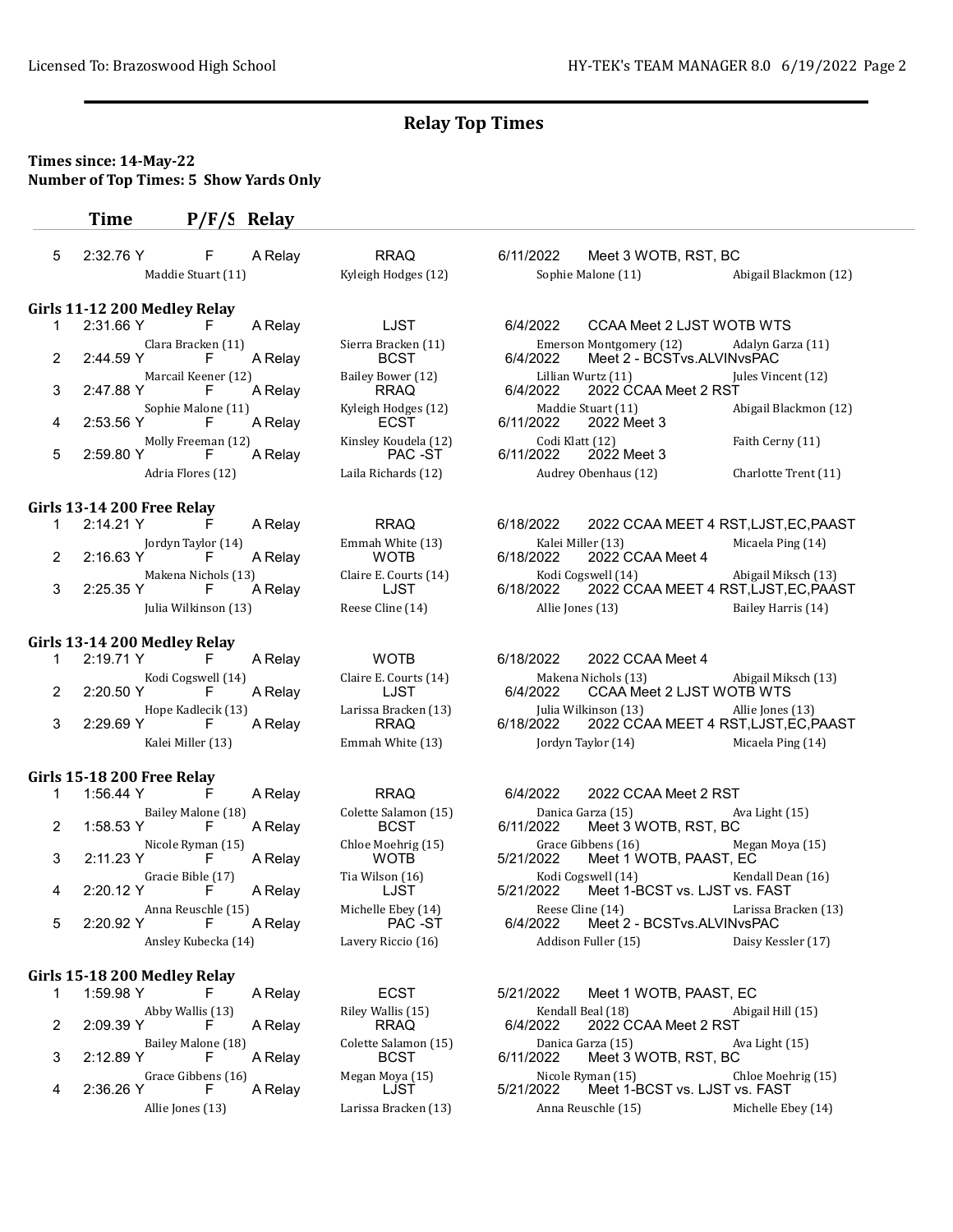#### Times since: 14-May-22 Number of Top Times: 5 Show Yards Only

#### Time P/F/S Relay

#### Girls 19&O 200 Free Relay

| 2:11.69 Y          |                   | A Relay          | LJST             |
|--------------------|-------------------|------------------|------------------|
|                    | Missy Hoard (40)  |                  | Celeste Albarran |
| 2:16.30 Y          |                   | A Relay          | <b>RRAQ</b>      |
| Morgan Pierce (19) |                   | Krista Meyers (3 |                  |
|                    | Paula Parker (47) |                  |                  |

#### Girls 19&O 200 Medley Relay

| 2:29.48 Y |                    | <b>B</b> Relay | LJST          |
|-----------|--------------------|----------------|---------------|
|           | Sarah Gambrel (16) |                | Lauren Bonnot |

#### Boys 8&U 100 Free Relay

|   | 1:24.98 Y          |                     | A Relay |  |  |  |  |  |
|---|--------------------|---------------------|---------|--|--|--|--|--|
|   |                    | Ryan Hood (8)       |         |  |  |  |  |  |
| 2 | 1:29.73 Y          |                     | A Relay |  |  |  |  |  |
|   |                    | Cooper Hensley (7)  |         |  |  |  |  |  |
| 3 | 1:34.89 Y          |                     | A Relay |  |  |  |  |  |
|   |                    | Nolan Dierschke (8) |         |  |  |  |  |  |
| 4 | 1:39.98 Y          |                     | A Relay |  |  |  |  |  |
|   |                    | Owen Morales (8)    |         |  |  |  |  |  |
| 5 | 1:48.78 Y          |                     | A Relay |  |  |  |  |  |
|   | Corbin Schulte (8) |                     |         |  |  |  |  |  |
|   |                    |                     |         |  |  |  |  |  |

#### Boys 8&U 100 Medley Relay

|   | 1:45.98 Y                   | F                       | A Relay | LJST                              | 6/11/2022 | 2022 Meet 3                           |
|---|-----------------------------|-------------------------|---------|-----------------------------------|-----------|---------------------------------------|
|   | 1:46.44 Y                   | Seth Collins (7)<br>F   | A Relav | Ryan Hood (8)<br><b>ECST</b>      | 6/11/2022 | Derek Gonzalez (8)<br>2022 Meet 3     |
|   | 1:46.59 Y                   | Cooper Hensley (7)<br>E | A Relav | Gabriel Kallus (8)<br><b>BCST</b> | 6/18/2022 | Rhett Pfardrescher (7)<br>2022 CCAA I |
| 4 | Cole Baker (8)<br>1:55.94 Y | F                       | A Relay | Daniel Shafer (8)<br><b>RRAQ</b>  | 6/4/2022  | Briggs Landry (7)<br>2022 CCAA I      |
|   | Nolan Dierschke (8)         |                         |         | Ci Malota (8)                     |           | Parker Bartee (7)                     |

#### Boys 9-10 100 Free Relay

|   | 1:11.04 Y            |    | A Relay | <b>WOTB</b>          | 6/18/2022 | 2022 CCAA Meet 4     |
|---|----------------------|----|---------|----------------------|-----------|----------------------|
|   | Connor Gregurek (10) |    |         | Elijah Ramirez (9)   |           | Ashton Jay (10)      |
|   | $1:12.18$ Y          | F  | A Relav | <b>BCST</b>          | 6/18/2022 | 2022 CCAA Meet 4     |
|   | Bryce Landry (10)    |    |         | Elliot Williams (10) |           | Blaise Bricker (10)  |
| 3 | 1:12.35 Y            | F  | A Relav | LJST                 | 6/11/2022 | 2022 Meet 3          |
|   | Caleb Tucker (10)    |    |         | Connor Marley (10)   |           | Luke Collins (10)    |
| 4 | 1:13.85 Y            | F. | A Relav | <b>RRAQ</b>          | 6/18/2022 | 2022 CCAA MEET 4     |
|   | Austin Kocich (9)    |    |         | Zeb H. Thacker (9)   |           | Mark G. Souers (10)  |
| 5 | 1:23.51 Y            | F. | A Relav | <b>GATOR</b>         | 6/18/2022 | 2022 CCAA Meet 4     |
|   | Waylon Grimes (10)   |    |         | Corey Wolfe (9)      |           | Lochlan Wheeler (10) |
|   |                      |    |         |                      |           |                      |

#### Boys 9-10 100 Medley Relay

|               | 1:20.37 Y | F.                  | A Relay |
|---------------|-----------|---------------------|---------|
|               |           | Dylan Sansing (10)  |         |
| $\mathcal{P}$ | 1:29.03 Y | F.                  | A Relay |
|               |           | Zeb H. Thacker (9)  |         |
| $\mathbf{3}$  | 1:30.03 Y | <b>H</b>            | A Relay |
|               |           | Jackson Perkins (9) |         |
|               | 1:42.59 Y | F.                  | A Relay |
|               |           | Fliiah Ramirez (9)  |         |

LJST 5/21/2022 Meet 1-BCST vs. LJST vs. FAST 1 (41) Lauren Bonnot (44) Sarah Gambrel (16)<br>6/18/2022 COAA MEET 4 RST, LJST, EC, PAA 2022 CCAA MEET 4 RST,LJST,EC,PAAST Morgan Pierce (19) Carci Stavinoha (28) Gemini Chancoco (0)

6/4/2022 CCAA Meet 2 LJST WOTB WTS (44) Victoria Jensen (26) Christine Escalante (44)

LJST 6/18/2022 2022 CCAA MEET 4 RST,LJST,EC,PAAST Ryan Hood (8) Dresden Hoard (8) Derek Gonzalez (8)<br>ECST 6/18/2022 2022 CCAA MEET 4 RST, LJST, EC, PAA 2022 CCAA MEET 4 RST,LJST,EC,PAAST Rhett Pfardrescher (7) Gabriel Kallus (8) Wolfgang Rosenbusch (8)<br>RRAQ 6/4/2022 2022 CCAA Meet 2 RST 2022 CCAA Meet 2 RST Luke Dierschke (8)  $\begin{array}{ccc}\n & \text{Cory Melemore (8)} \\
\text{BCST} & \text{BCST} \\
\end{array}$  Parker Bartee (7) Meet 1-BCST vs. LJST vs. FAST Liam Moya (8) Cole Baker (8) Briggs Landry (7) Briggs Landry (7) Briggs Landry (7) Meet 3 WOTB, RST, BC Peyton Shepherd (6) Levi Bowers (8) Rush Worden (7)

Ryan Hood (8) Derek Gonzalez (8) Dresden Hoard (8)<br>ECST 6/11/2022 2022 Meet 3 Gabriel Kallus (8) **Example 19 Reft Aread**rescher (7) Wolfgang Rosenbusch (8) Rhett Pfardrescher (7) Wolfgang Rosenbusch (8) 2022 CCAA Meet 4 Daniel Shafer (8) Briggs Landry (7) Owen Morales (8)<br>RRAQ 6/4/2022 2022 CCAA Meet 2 RST 2022 CCAA Meet 2 RST Cj Malota (8) Parker Bartee (7) Luke Dierschke (8)

|   | $1:11.04$ Y                                    |                         | A Relay | <b>WOTB</b>                        | 6/18/2022 | 2022 CCAA Meet 4                        |                                                          |
|---|------------------------------------------------|-------------------------|---------|------------------------------------|-----------|-----------------------------------------|----------------------------------------------------------|
|   | Connor Gregurek (10)<br>$1:12.18$ Y<br>A Relav |                         |         | Elijah Ramirez (9)<br><b>BCST</b>  | 6/18/2022 | Ashton Jay (10)<br>2022 CCAA Meet 4     | Nicholas C. Kucera (9)                                   |
| 3 | $1:12.35$ Y                                    | Bryce Landry (10)<br>E  | A Relav | Elliot Williams (10)<br>LJST       | 6/11/2022 | Blaise Bricker (10)<br>2022 Meet 3      | Dakoda Keener (10)                                       |
| 4 | $1:13.85$ Y                                    | Caleb Tucker (10)       | A Relav | Connor Marley (10)<br><b>RRAQ</b>  | 6/18/2022 | Luke Collins (10)                       | Noah Moreno (9)<br>2022 CCAA MEET 4 RST, LJST, EC, PAAST |
| 5 | 1:23.51 Y                                      | Austin Kocich (9)<br>ь. | A Relav | Zeb H. Thacker (9)<br><b>GATOR</b> | 6/18/2022 | Mark G. Souers (10)<br>2022 CCAA Meet 4 | Greyson Sauceda (10)                                     |
|   | Waylon Grimes (10)                             |                         |         | Corey Wolfe (9)                    |           | Lochlan Wheeler (10)                    | Sean Bellomy (10)                                        |

BCST 6/18/2022 2022 CCAA Meet 4 Patrick Bricker (9) Dakoda Keener (10) Bryce Landry (10)<br>RRAQ 6/4/2022 2022 CCAA Meet 2 RST 2022 CCAA Meet 2 RST Lawrence Wu (10) <br>LJST 6/18/2022 2022 CCAA MEET 4 RST.LJST.EC.PAAST 2022 CCAA MEET 4 RST,LJST,EC,PAAST Jackson Perkins (9) Luke Collins (10) Noah Moreno (9) Caleb Tucker (10) Meet 3 WOTB, RST, BC Elijah Ramirez (9) Connor Gregurek (10) Nicholas C. Kucera (9) Corbin Schulte (8)